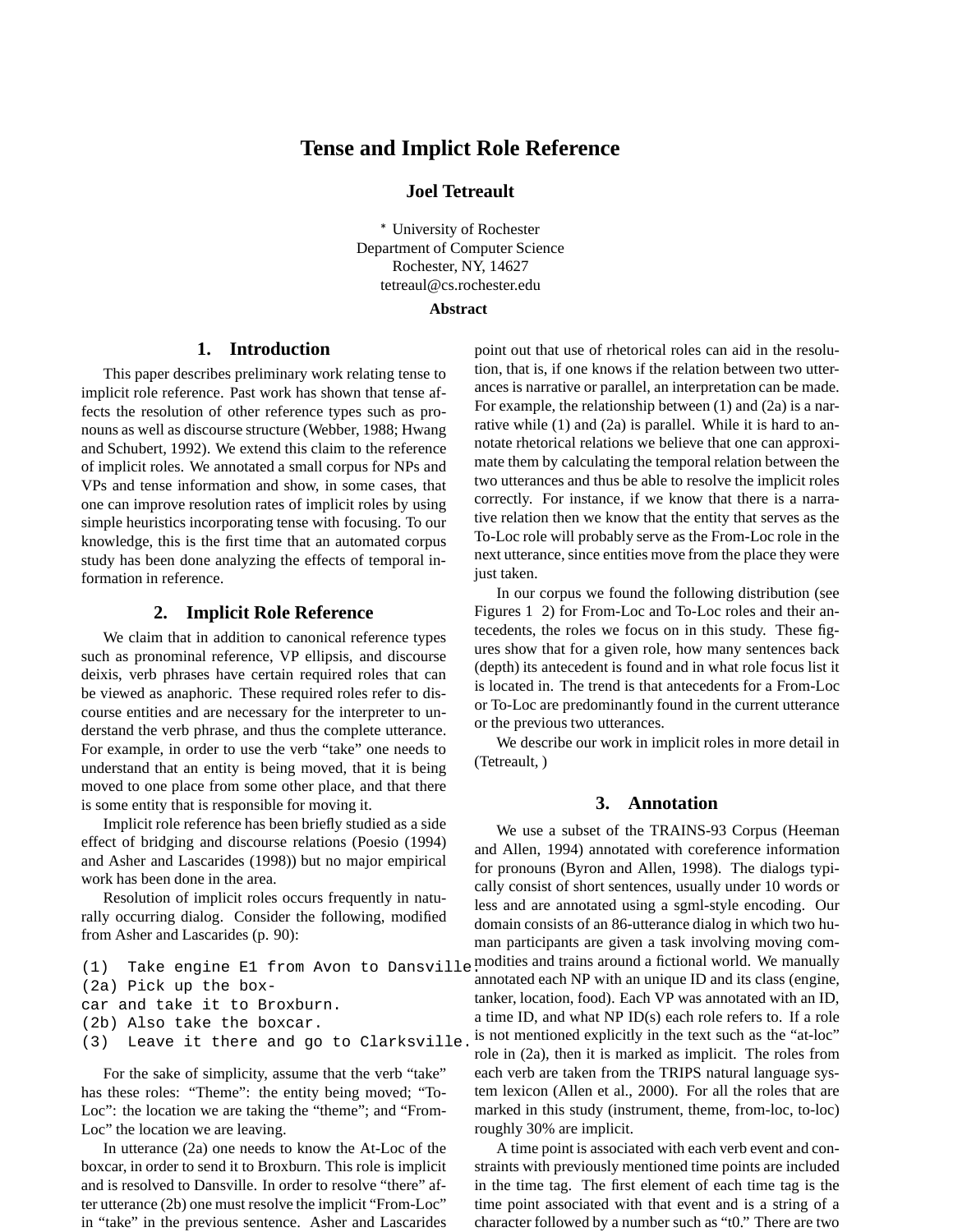| Depth | From-Loc | To-Loc |
|-------|----------|--------|
|       | 11       |        |
|       |          |        |
| 3     |          |        |
|       |          |        |
| $5+$  |          |        |
| $\%$  | 61.5%    | 38.5%  |

| Depth         | Theme | From-Loc | To-Loc |
|---------------|-------|----------|--------|
|               |       |          |        |
|               |       |          |        |
| ◠             |       |          |        |
|               |       |          |        |
|               |       |          |        |
| $\frac{0}{0}$ | 14.3% | 28.6%    | 57.1%  |



types of constraint relations: either time x precedes a time y: " $x < y$ " or x follows y: " $x > y$ ". Multiple constraints for a time point are encoded by linking the individual constraints with an ampersand: " $t1 > t2 \& t1 < t0$ " which says that t1 comes after t2 and t1 precedes t0. It should be noted that this is a very naive encoding scheme and that complex verb tenses are reduced to their root forms. Below is a sample annotation (modified for readability):

Annotation of time points were difficult because the goal of each dialogs was to create a plan not necessarily execute a plan in real-time. This means that the two speakers will often talk abstractly about parts of the plan and create hypothetical plans that may fail if the speakers feel that it would not meet the constraints outlined by the experiment. Often utterances such as "We will need to move the boxcar to Avon by midnight" would appear and be followed by statements on the way of getting that task done. For our purposes, these multiple stand-alone plans complicate annotation because all time points in the discourse are not necessarily related, or can be chained. To deal with this, we give each sub-plan or hypothetical plan it's own code, so one sub-plan may have its events labelled with "u": " $u_0, u_1, u_2, \ldots$ " while another distinct plan would have "v."

#### **4. Algorithm**

We have developed a preliminary model of resolving implicit roles that uses a combination of focusing and temporal reasoning. Our algorithm for resolving implicit roles in a discourse is as follows: first, as one progresses through the discourse, each utterance maintains a focus list for each role, such that when a NP is encountered, its discourse entity representation is placed at the top of the appropriate focus stack(s). When a verb is encountered, we check all of its roles and place explicit ones (those found in surface form of the sentence) on the top of the appropriate focus stack. If a role is implicit then it is resolved as determined by its type:

- Instrument: search through current utterance first (either in sentence order or by recency) for an entity that meets the verb's constraints. If one is not found, then search through each past utterance's focus stacks: looking at the instrument and theme stacks in that order.
- Theme: same as above except that the search order of instrument and theme focus stacks is reversed
- From/To-Loc: use temporal reasoning to determine what order to search past To-Loc and From-Loc lists for each utterance.

Our temporal reasoning scheme amounts to determining whether the current sentence  $u_j$  is in a narrative or parallel relation with a preceding utterance  $u_i$  being searched through for an antecedent. We annotate each verb with a time ID that is related to other utterances' event times. If  $u_j$ 's event time occurs after  $u_i$ 's event time then we assume that a narrative relation holds between the two and that a From-Loc role in  $u_i$  should search through the To-Loc list in  $u_i$ . This is because in a narrative, there is a linear movement from place to place. If no such temporal relation is found, then we assume that a parallel relation holds between  $u_i$  and  $u_i$  and we search the From-Loc of  $u_i$ for antecedents first. The same method is used for To-Loc roles.

#### **5. Results**

We implemented the implicit role algorithm in a LISP system and and tested it on our dialog. Figure 1 shows how the percentage correct for each version of the algorithm on each implicit role. The first two versions of the algorithm do not use temporal reasoning, while the last two do. R-L indicates that each focus list is searched from right to left, or from most recent to least recent. L-R indicates that the focus list is searched in reverse order, meaning that the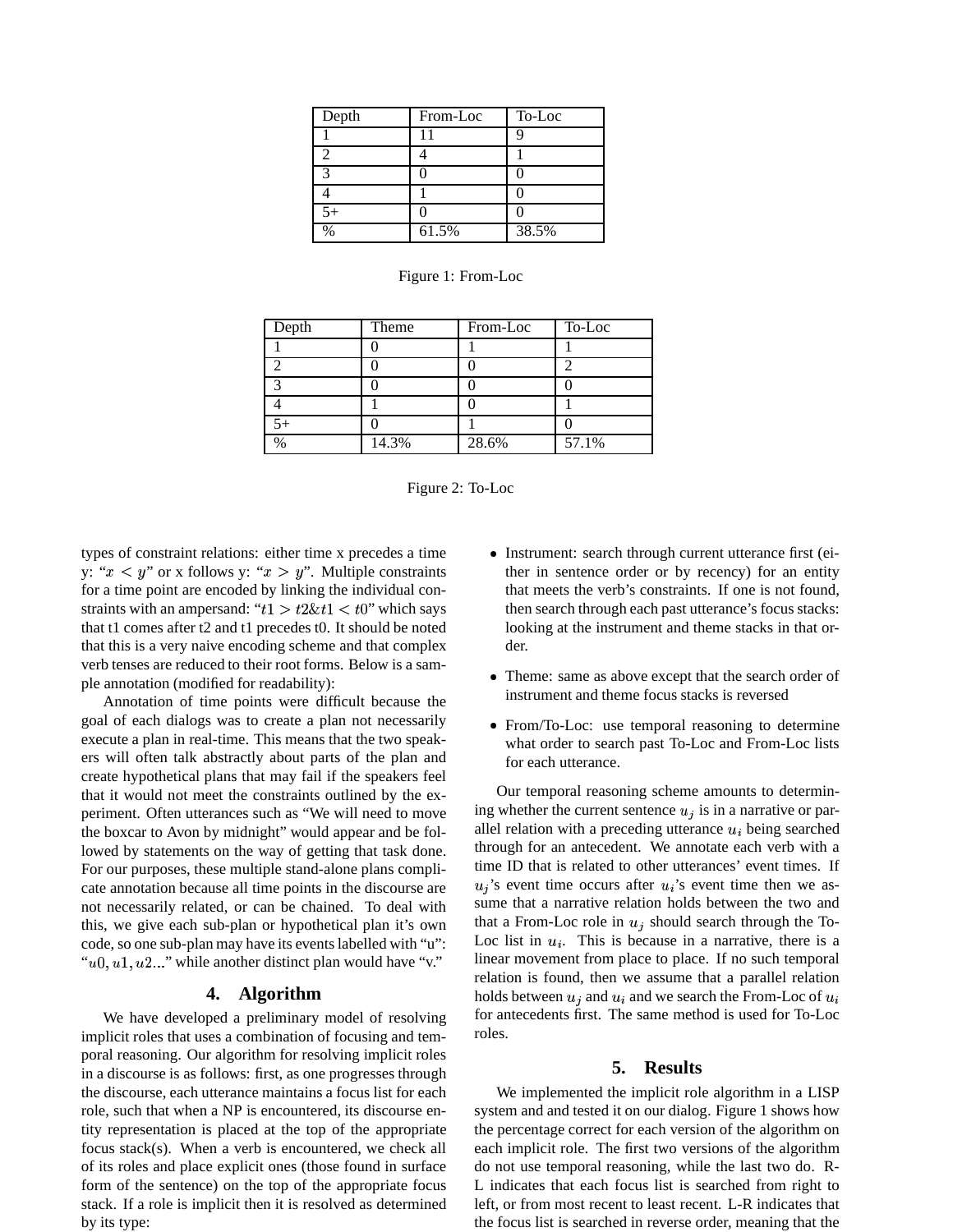subject of that utterance would be prominent. The last line is the number of times that role appears implicitly in the corpus.

### **6. Discussion**

The conclusion of this study is that simple temporal reasoning has a mixed effect on the resolution rate of a verb's implicit roles. While there is a moderate improvement over the resolution of To-Loc's (55.6% to 44.5%), the naive method for resolving From-Loc's clearly outperforms its temporal reasoning counterpart (88.5% to 69.3%). Since our corpus is so small it is hard to draw concrete conclusions on whether not temporal reasoning works, especially since a most-recent strategy performs very well. This is not too surprising however since our statistics show that

It should be noted that this is a work in progress. Our annotation scheme is very basic and our error analysis shows that many of the From-Loc errors using temporal reasoning are due to deficiencies in the annotation (such as reducing complex verb phrases to their one root verb). We believe that a more detailed annotation of tense would make result in a finer temporal ordering which would improve performance. Another area of concern is our very small corpus. Many empirical studies ((Strube, 1998); (Tetreault, 2001)) have corpora of hundreds or even thousands of annotated sentences. The larger and more varied the corpus, the more reliable the results. We also acknowledge the fact that automating the annotation of temporal relations is complicated task all to itself and that it is an area of future research.

Recent work on this corpus has focused on seeing the effects of breaking up conjoined utterances on reference resolution as suggested by (Kameyama, 1998). and implemented by (Strube, 1998). We found that this simple metric improved scores for all implicit roles (without using temporal reasoning) as well as for pronouns in another corpus (Tetreault, 2001). We tested temporal reasoning with the utterances broken apart and found it did not improve the score any higher.

Currently, we are annotating a much larger corpus of a similar domain (emergency rescue planning for a city). We hope that this new domain will address the problems discussed above.

In short, preliminary results indicate that temporal reasoning can be useful in reference resolution, but a better annotation scheme and a larger corpus are needed to strengthen this claim.

### **7. References**

- Allen, Byron, Dzikovska, Ferguson, Galescu, and Stent. 2000. An architecture for a generic dialogue shell. *NLENG: Natural Language Engineering, Cambridge University Press*, 6.
- Asher, Nicholas and Alex Lascarides. 1999. Bridging. *Journal of Semantics*, 15:83–113.
- Byron, D. and J. Allen. 1998. Resolving demonstrative pronouns in the TRAINS93 corpus. pages 68 – 81.
- Heeman, P. and J. Allen. 1994. The TRAINS93 dialogues. Technical Report TRAINS TN 94-2, University of Rochester.
- Kameyama, Megumi. 1998. Intrasentential centering: A case study. In *Centering Theory in Discourse*.
- Poesio, M. Definite descriptions, focus shift and a theory of discourse interpretation. In *In Proceedings of the Conference on Focus in Natural Language Processing*.
- Strube, Michael. 1998. Never look back: An alternative to centering. In *Association for Computational Lingusitics*, pages 1251–1257.

Tetreault, Joel R. Implicit role reference.

- Tetreault, Joel R. 2001. A corpus-based evaluation of centering and pronoun resolution. *Computational Lingusitics*, 27(4).
- Webber, B. L. 1988. Tense as discourse anaphora. *Computational Linguistics*.